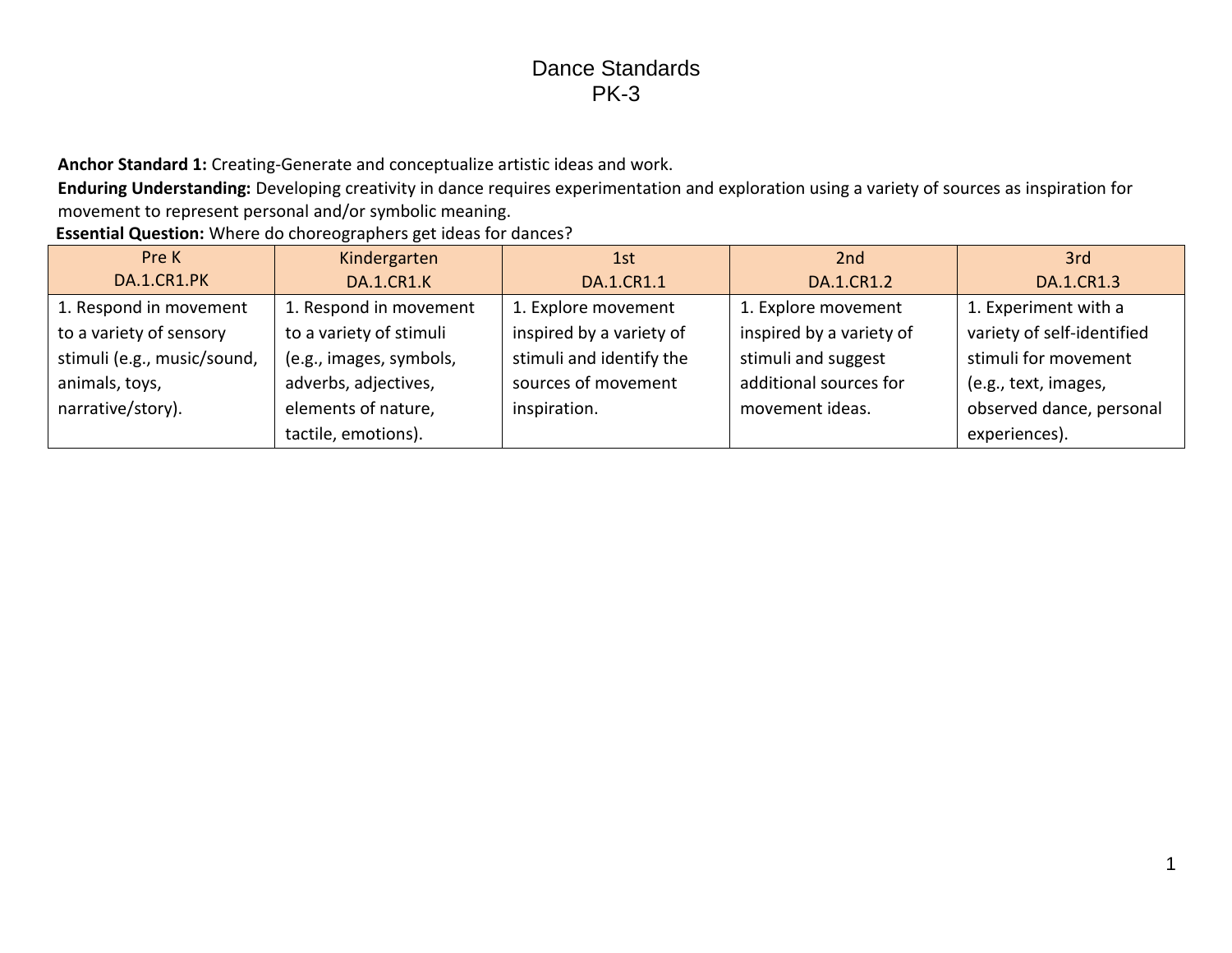**Anchor Standard 2:** Creating-Organize and develop artistic ideas and work.

**Enduring Understanding:** The elements of movement, structural dance forms, and the conventions of dance serve as both a foundation and departure point for choreographers. Meaningful choices and influences by personal, aesthetic, and cultural criteria give dance works form, structure, style, content, context, and purpose.

**Essential Question:** How do choreographers use structure and choices to create meaningful and aesthetic choreography?

| Pre K                      | Kindergarten          | 1st                      | 2nd                        | 3rd                         |
|----------------------------|-----------------------|--------------------------|----------------------------|-----------------------------|
| DA.2.CR2.PK                | <b>DA.2.CR2.K</b>     | DA.2.CR2.1               | DA.2.CR2.2                 | DA.2.CR2.3                  |
| 1. Improvise movement      | 1. Improvise movement | 1. Create a series of    | 1. Create a dance phrase   | 1. Create a simple          |
| that starts and stops on   | that has a beginning, | movements with a         | with a clear beginning,    | movement combination        |
| cue and expresses an idea. | middle, and end and   | beginning, middle, and   | middle, and end that has a | using other dance           |
|                            | expresses an idea.    | end.                     | main idea.                 | structures (e.g., AB, ABA,  |
|                            |                       |                          |                            | theme and variation,        |
|                            |                       |                          |                            | repetition) that may        |
|                            |                       |                          |                            | express an idea or feeling. |
|                            |                       | 2. Draw a picture of the | 2. Draw a map or picture   |                             |
|                            |                       | movement.                | of the dance.              |                             |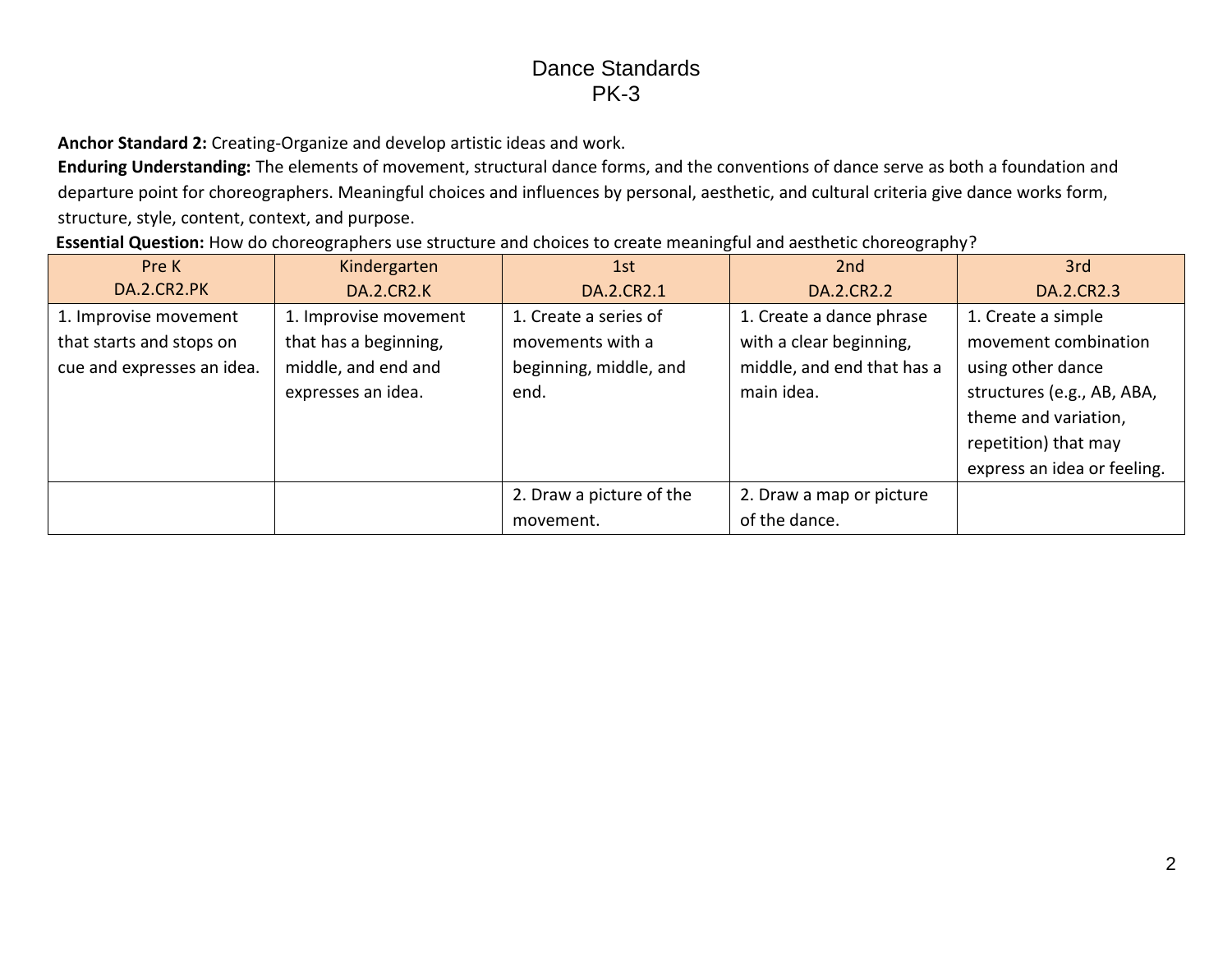**Anchor Standard 3:** Creating-Refine and complete artistic work.

**Enduring Understanding:** Choreographers and dancers analyze, evaluate, and refine their work to communicate clear meaning.

**Essential Question:** How can I improve the quality of my work through self-reflection and feedback from others?

| Pre K                    | Kindergarten             | 1st                       | 2nd                        | 3rd                         |
|--------------------------|--------------------------|---------------------------|----------------------------|-----------------------------|
| DA.3.CR3.PK              | <b>DA.3.CR3.K</b>        | DA.3.CR3.1                | DA.3.CR3.2                 | DA.3.CR3.3                  |
| 1. Respond to            | 1. Apply suggestions for | 1. Explore suggestions to | 1. Make choices to change  | 1. Revise movement          |
| suggestions for changing | changing movement        | change movement within    | movement from guided       | choices in response to      |
| movement through         | through guided           | short remembered          | improvisation and/or short | feedback to improve a       |
| guided improvisational   | improvisational          | sequences.                | remembered sequences.      | short dance combination.    |
| experiences.             | experiences.             |                           |                            |                             |
|                          |                          |                           |                            | 2. Describe the differences |
|                          |                          |                           |                            | the changes made in the     |
|                          |                          |                           |                            | movements.                  |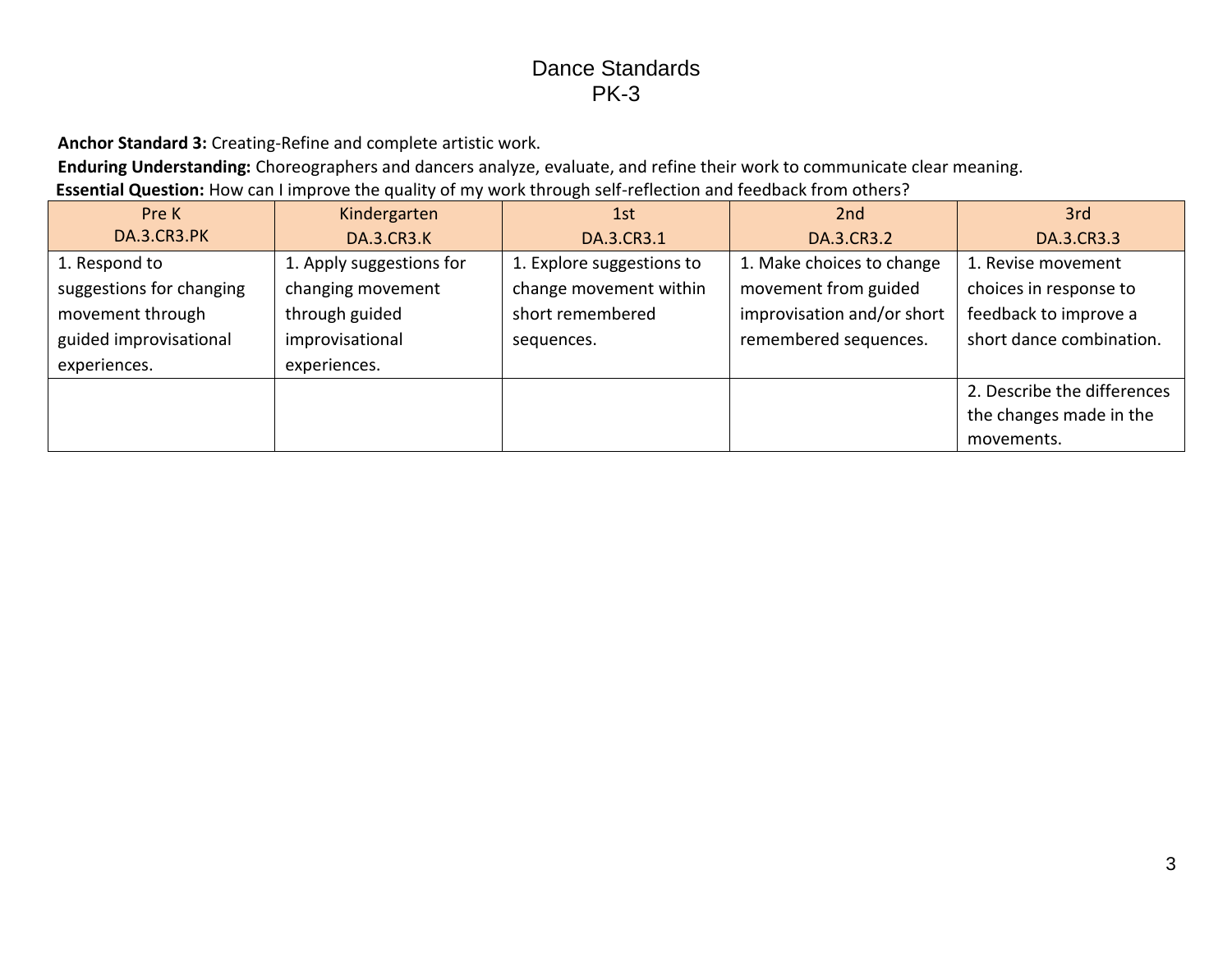**Anchor Standard 4:** Creating-Select, analyze and interpret artistic work for presentation.

**Enduring Understanding:** Movement qualities, energies, and dynamics directly impact expression and meaning in dance.

**Essential Question:** In what ways do movement qualities, energies, and dynamics communicate meaning or intent in a dance?

| Pre K                      | Kindergarten            | 1st                         | 2nd                        | 3rd                           |
|----------------------------|-------------------------|-----------------------------|----------------------------|-------------------------------|
| DA.4.CR4.PK                | <b>DA.4.CR4.K</b>       | DA.4.CR4.1                  | DA.4.CR4.2                 | DA.4.CR4.3                    |
| 1. Move with opposing      | 1. Match movement to    | 1. Recognize steady beat    | 1. Identify the length of  | 1. Fill specified duration of |
| characteristics of speed   | musical tempo and apply | and move to beats at        | time (duration) a move or  | time with movement and        |
| (e.g., fast and slow),     | different qualities to  | varying speeds.             | phrase takes (e.g.,        | differentiate between "in     |
| energy (e.g., sharp and    | movement.               |                             | whether it is long or      | time" and "out of time" to    |
| smooth), and weight (e.g., |                         |                             | short).                    | music.                        |
| heavy and light).          |                         |                             |                            |                               |
|                            |                         | 2. Demonstrate movement     | 2. Choose and              | 2. Change use of energy       |
|                            |                         | that interprets descriptive | demonstrate movement       | and dynamics by               |
|                            |                         | words (e.g., use adverbs    | qualities appropriate to   | modifying movements           |
|                            |                         | and adjectives that apply   | different music selections | and applying specific         |
|                            |                         | to movement such as a       | and movement contexts.     | characteristics to            |
|                            |                         | bouncy leap, a floppy fall, |                            | heighten the effect of        |
|                            |                         | a jolly jump, and a joyful  |                            | their intent.                 |
|                            |                         | spin).                      |                            |                               |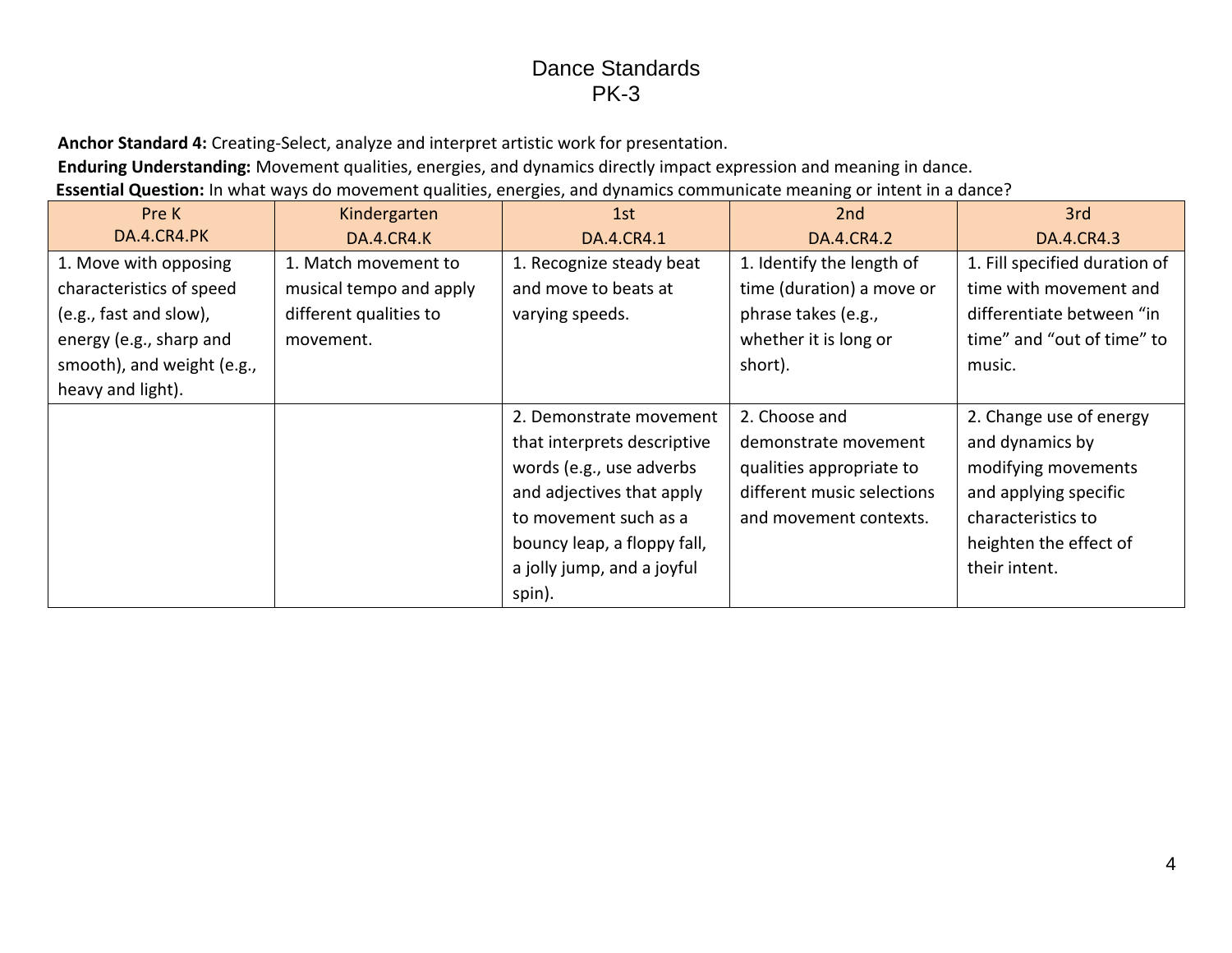**Anchor Standard 5:** Performing-Develop and refine artistic techniques and work for presentation.

**Enduring Understanding:** Dancers work to develop artistry through the mind-body connection and use the body as an instrument for dance by building skills and techniques that promote body awareness, articulation, coordination, strength, alignment, flexibility, and endurance. **Essential Question:** What must a dancer do to prepare the body for artistic expression?

| Pre K                     | Kindergarten             | 1st                         | 2nd                       | 3rd                       |
|---------------------------|--------------------------|-----------------------------|---------------------------|---------------------------|
| DA.5.PR1.PK               | <b>DA.5.PR1.K</b>        | DA.5.PR1.1                  | DA.5.PR1.2                | DA.5.PR1.3                |
| 1. Demonstrate basic full | 1. Demonstrate same-side | 1. Demonstrate a range of   | 1. Demonstrate a range of | 1. Demonstrate dance      |
| body locomotor and non-   | and cross-body locomotor | locomotor and non-          | locomotor and non-        | combinations with a       |
| locomotor skills and      | and non-locomotor        | locomotor movements,        | locomotor movements       | partner or in a group     |
| move individual body      | movements and body       | body shapes, and            | and basic dance           | combining body shapes     |
| parts.                    | shapes with spatial      | directionality with spatial | combinations that require | and movement patterns.    |
|                           | awareness.               | awareness.                  | moving through space      |                           |
|                           |                          |                             | using a variety of        |                           |
|                           |                          |                             | pathways.                 |                           |
| 2. Start and stop         | 2. Move safely while     | 2. Demonstrate balance      | 2. Adjust and modify      | 2. Adjust body-use to     |
| movement on cue, while    | maintaining personal     | while stationary and in     | movements and spatial     | coordinate with others to |
| maintaining personal      | space and demonstrate    | motion safely, while        | arrangements upon         | safely execute movement   |
| space.                    | balance in various body  | maintaining personal        | request.                  | with an awareness of body |
|                           | positions.               | space.                      |                           | alignment.                |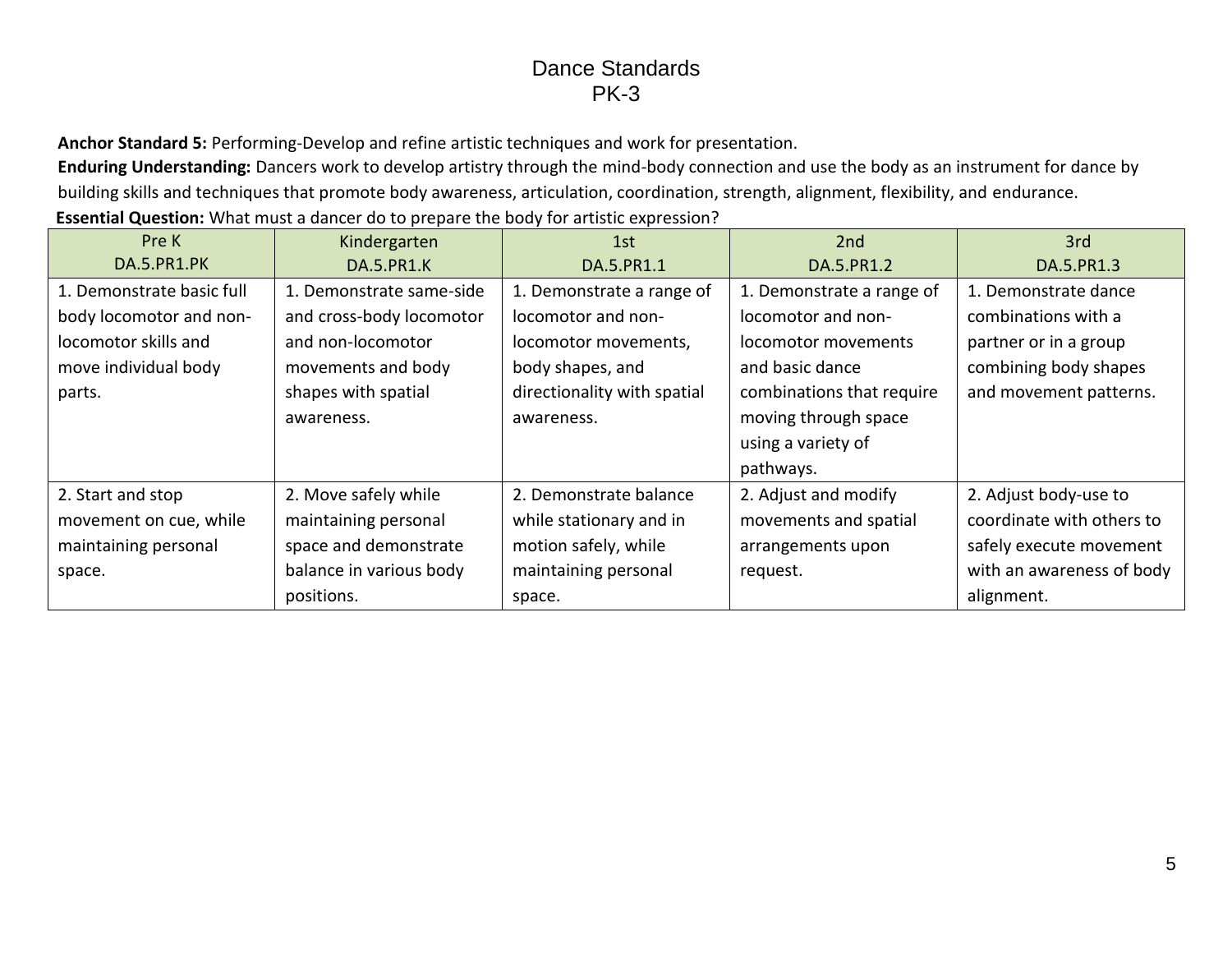**Anchor Standard 6:** Performing-Convey meaning through the presentation of artistic work.

**Enduring Understanding:** Choreographers use and adapt elements of production to enhance communication of the artistic intent in consideration of the audience, venue, and context.

**Essential Question:** How can elements of production heighten the meaning and artistic intent of a dance?

| Pre K                                         | Kindergarten                                  | 1st                                                                                           | 2nd                                                                                                                   | 3rd                                                                                                                                                              |
|-----------------------------------------------|-----------------------------------------------|-----------------------------------------------------------------------------------------------|-----------------------------------------------------------------------------------------------------------------------|------------------------------------------------------------------------------------------------------------------------------------------------------------------|
| DA.6.PR2.PK                                   | <b>DA.6.PR2.K</b>                             | DA.6.PR2.1                                                                                    | DA.6.PR2.2                                                                                                            | DA.6.PR2.3                                                                                                                                                       |
| 1. Use a simple prop as a<br>part of a dance. | 1. Dance for others in a<br>designated space. | 1. Dance for others in a<br>space where audience<br>and performers occupy<br>different areas. | 1. Use simple production<br>elements (e.g., hand<br>props or simple scenery)<br>while performing dance<br>for others. | 1. Explore simple<br>production elements (e.g.,<br>costumes, props, music,<br>scenery, and lighting) for a<br>dance performed for an<br>audience in a designated |
|                                               |                                               |                                                                                               |                                                                                                                       | specific performance<br>space.                                                                                                                                   |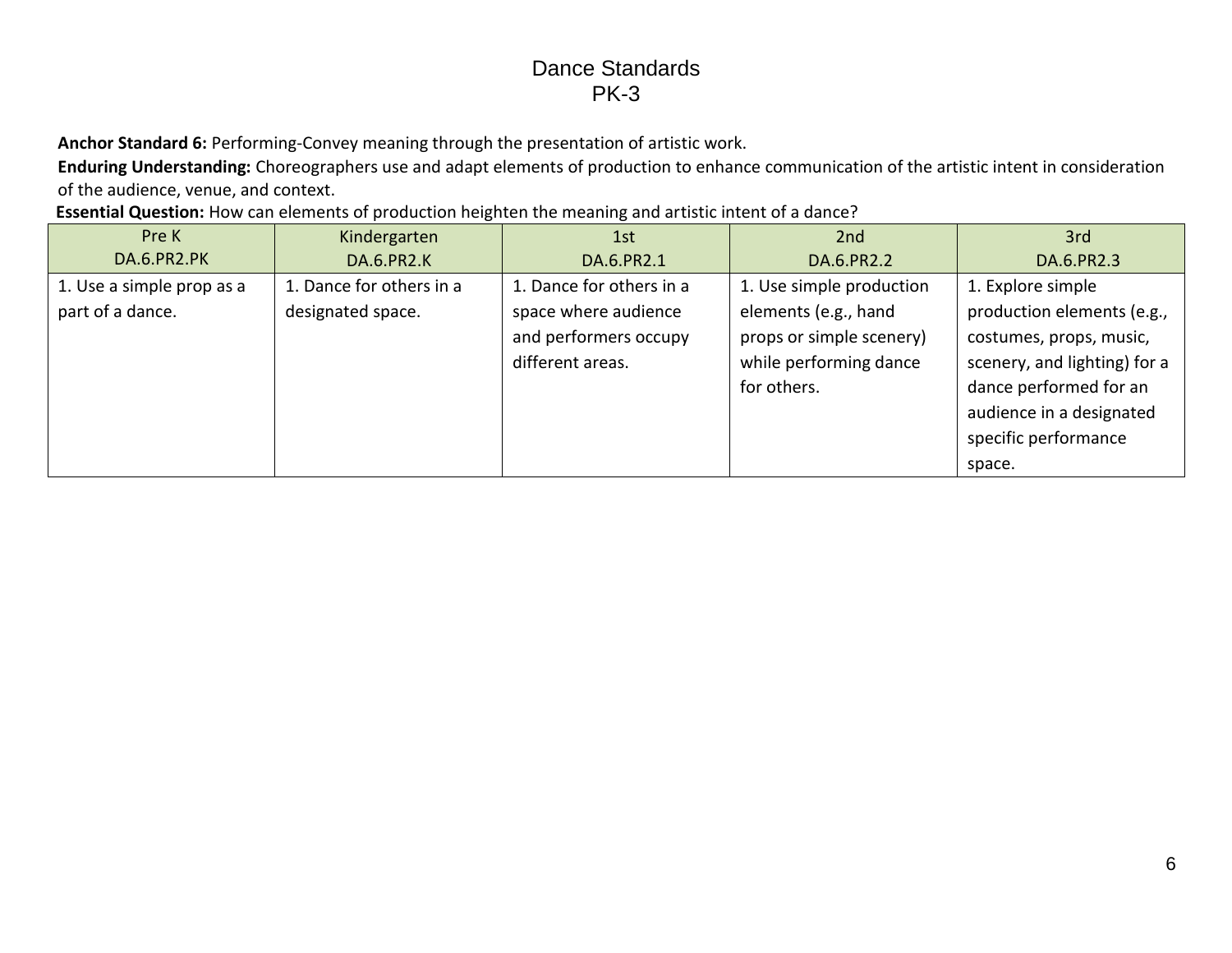**Anchor Standard 7:** Responding-Perceive and analyze artistic work.

**Anchor Standard 8**: Responding-Interpret intent and meaning in artistic work.

*(Oregon Statement: The standards writing team for Dance chose to combine Anchor Standards 7 and 8. The components and standards apply to both Anchor Standards.)*

**Enduring Understanding:** The artistic intent and meaning of dance is communicated through elements of movement, structure, and cultural perspective.

**Essential Question:** How can I "read" a dance to interpret meaning?

| Pre K                    | Kindergarten            | 1st                         | 2nd                        | 3rd                          |
|--------------------------|-------------------------|-----------------------------|----------------------------|------------------------------|
| DA.7-8.RE1-2.PK          | DA.7-8.RE1-2.K          | DA.7-8.RE1-2.1              | DA.7-8.RE1-2.2             | DA.7-8.RE1-2.3               |
| 1. Observe a dance,      | 1. Demonstrate or       | 1. Identify a movement      | 1. Identify a movement     | 1. Identify and describe     |
| Identify a movement, and | describe observed dance | in a dance that repeats.    | from a dance that          | elements of dance (e.g.,     |
| repeat it.               | movements.              |                             | suggests an idea.          | body parts, shapes,          |
|                          |                         |                             |                            | movement patterns,           |
|                          |                         |                             |                            | relationships, use of space, |
|                          |                         |                             |                            | time, and effort) in an      |
|                          |                         |                             |                            | observed dance from a        |
|                          |                         |                             |                            | specific genre or culture.   |
|                          |                         | 2. Describe it using simple | 2. Explain how the         |                              |
|                          |                         | dance terminology (e.g.,    | movement captures the      |                              |
|                          |                         | march, tip-toe, jump).      | idea using simple dance    |                              |
|                          |                         |                             | terminology (e.g., gallop, |                              |
|                          |                         |                             | bend, turn).               |                              |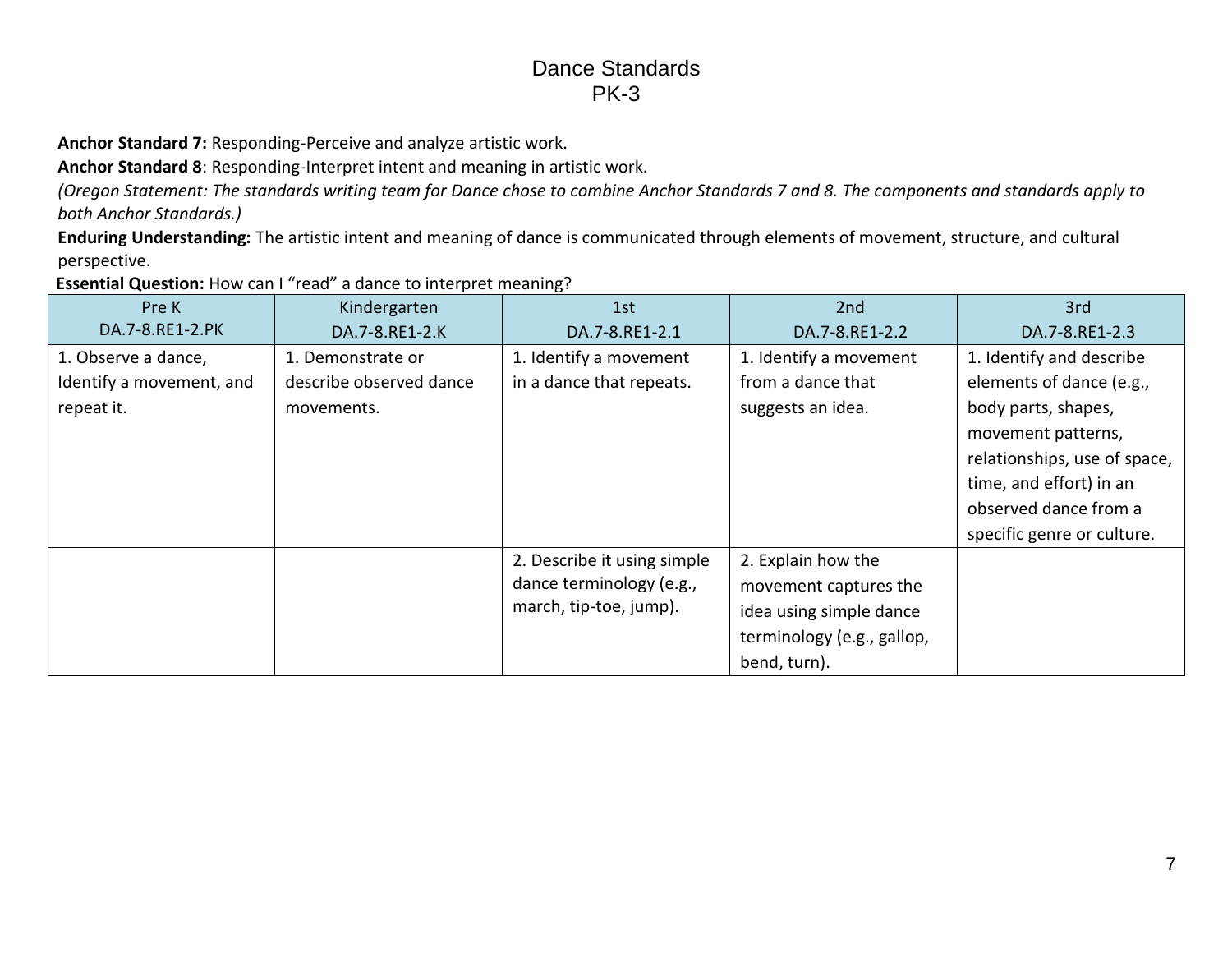**Anchor Standard 9:** Responding-Apply criteria to evaluate artistic work.

**Enduring Understanding:** Criteria for evaluating dance varies across styles and cultural and historical contexts.

**Essential Question:** How do we evaluate the quality of dance?

| Pre K                       | Kindergarten                | 1st                       | 2nd                       | 3rd                        |
|-----------------------------|-----------------------------|---------------------------|---------------------------|----------------------------|
| <b>DA.9.RE3.PK</b>          | <b>DA.9.RE3.K</b>           | DA.9.RE3.1                | DA.9.RE3.2                | DA.9.RE3.3                 |
| 1. Find a movement that     | 1. Pick a movement from a   | 1. Identify several       | 1. Observe different      | 1. Select dance            |
| you like in a dance.        | dance and repeat it.        | movements in a dance and  | dances and discuss        | movements from specific    |
|                             |                             | describe the              | characteristics of the    | genres or cultures.        |
|                             |                             | characteristics that make | dances that make them     |                            |
|                             |                             | the movements             | work well.                |                            |
|                             |                             | interesting.              |                           |                            |
| 2. Explain why it is fun to | 2. Explain why you like it. | 2. Talk about why they    | 2. Explain why, using     | 2. Identify characteristic |
| do.                         |                             | were chosen.              | simple dance terminology. | movements from these       |
|                             |                             |                           |                           | dances and describe in     |
|                             |                             |                           |                           | basic dance terminology    |
|                             |                             |                           |                           | ways in which they are     |
|                             |                             |                           |                           | alike and different.       |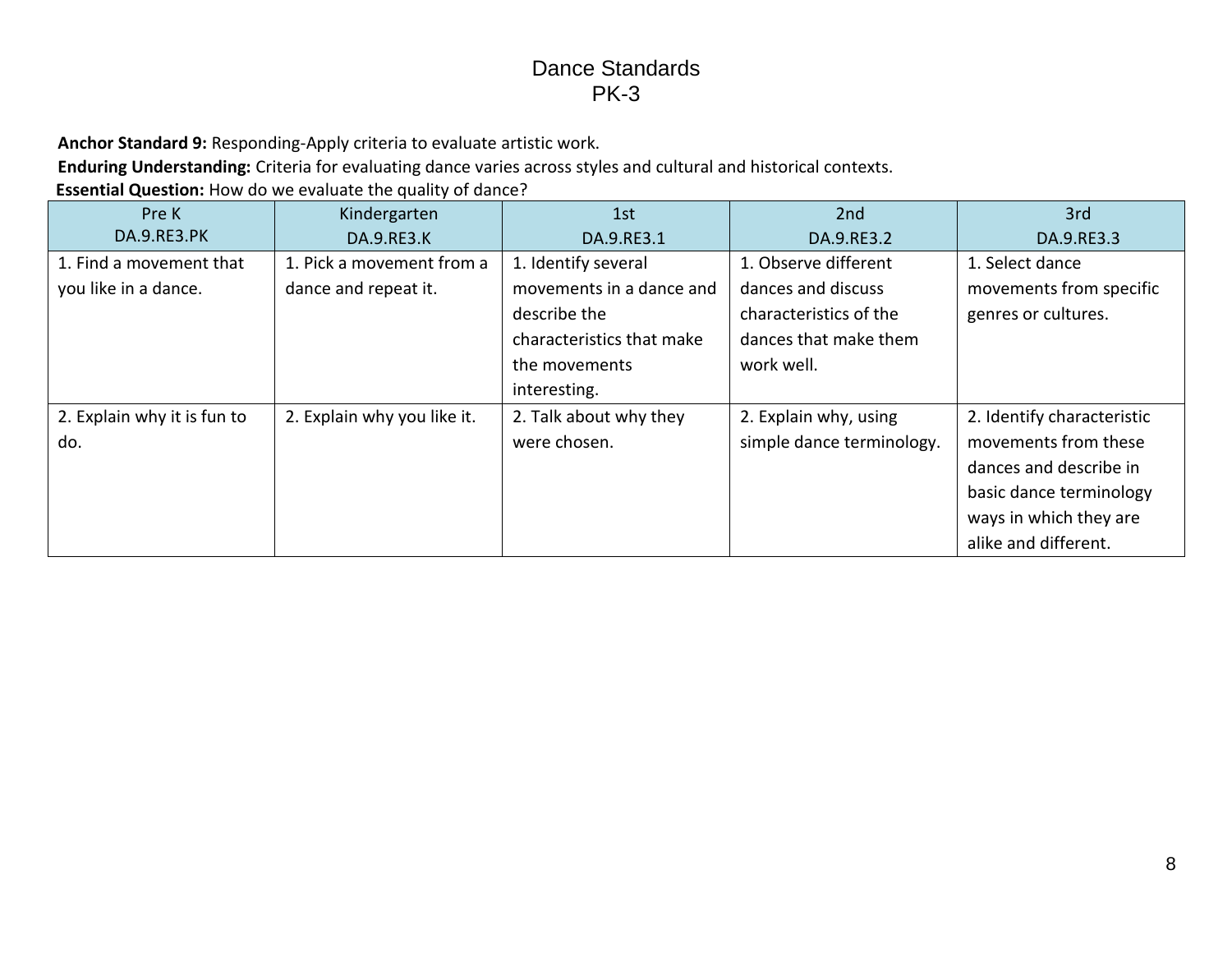**Anchor Standard 10:** Connecting-Synthesize and relate knowledge and personal experiences to make art.

**Enduring Understanding:** Dance reflects personal identify, values, and beliefs through how one creates, performs, and responds to dance.

**Essential Question:** How does dance relate to and develop personal identity, values, and beliefs?

| Pre K                                                            | Kindergarten                                                                                                          | 1st                                                                         | 2nd                                                                                   | 3rd                                                                                               |
|------------------------------------------------------------------|-----------------------------------------------------------------------------------------------------------------------|-----------------------------------------------------------------------------|---------------------------------------------------------------------------------------|---------------------------------------------------------------------------------------------------|
| DA.10.CO1.PK                                                     | DA.10.CO1.K                                                                                                           | DA.10.CO1.1                                                                 | DA.10.CO1.2                                                                           | DA.10.CO1.3                                                                                       |
| 1. Show a dance<br>movement experienced<br>at home or elsewhere. | 1. Recognize and name an<br>emotion that is<br>experienced when<br>watching or performing<br>dance and relate it to a | 1. Share a personal<br>experience and express it<br>through dance movement. | 1. Describe, create, and/or<br>perform a dance that<br>expresses personal<br>meaning. | 1. Compare the<br>relationships expressed<br>in a dance to<br>relationships in one's<br>own life. |
|                                                                  | personal experience.                                                                                                  |                                                                             |                                                                                       | 2. Explain how they are                                                                           |
|                                                                  |                                                                                                                       |                                                                             | 2. Explain how certain<br>movements express this<br>personal meaning.                 | the same or different.                                                                            |